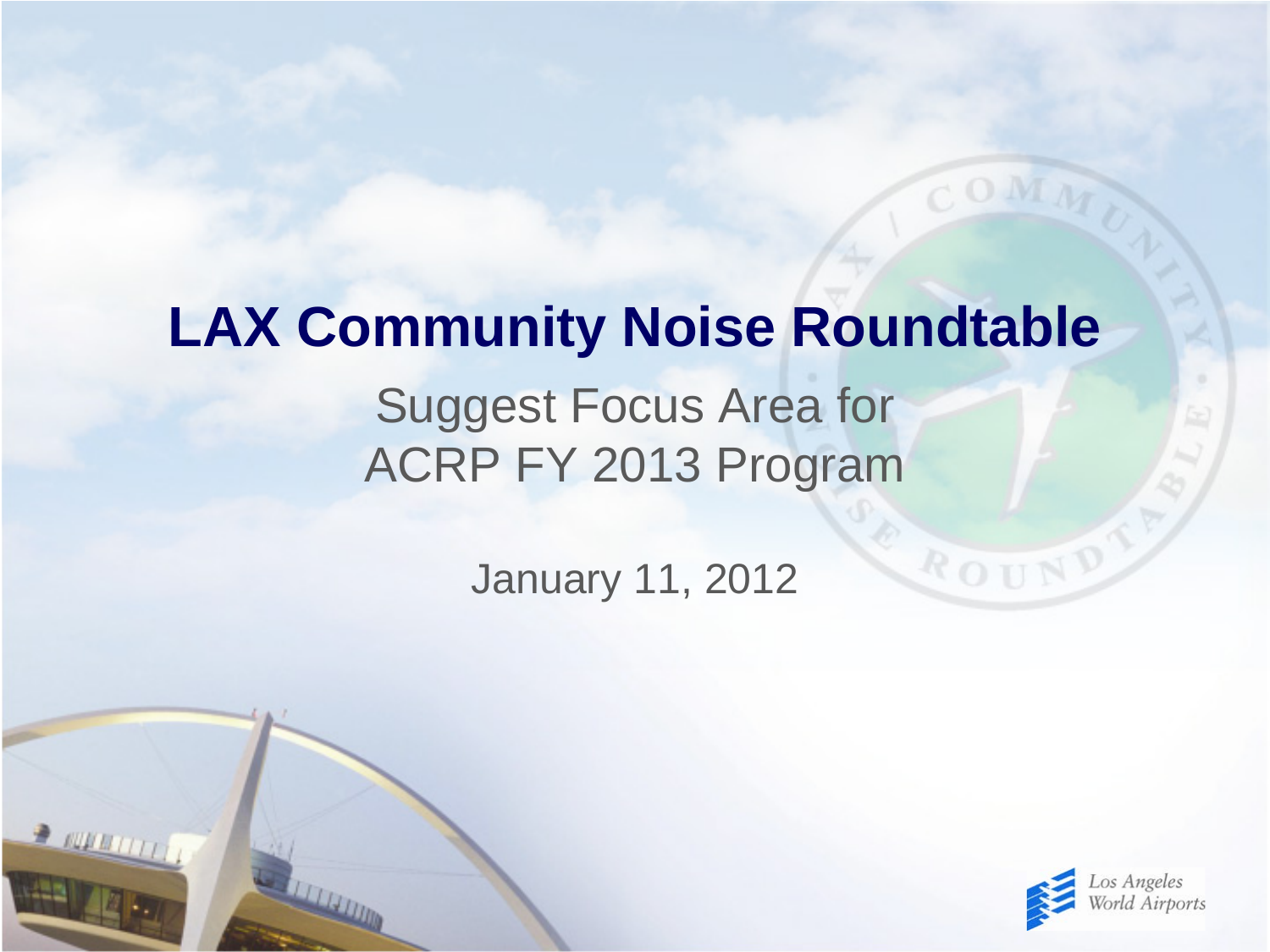- **The Transportation Research Board's Airport Cooperative Research Program (ACRP) is an applied, contract research program with the objective of developing near-term solutions to issues facing airport operating agencies**
- **The ACRP undertakes research and other technical activities in a variety of airport-related areas, including operations, design, construction, engineering, legal, maintenance, human resources, administration, policy, planning environment, safety, and security**
- **ACRP is soliciting suggestions for the Strategic Focus Area for the FY 2013 program**

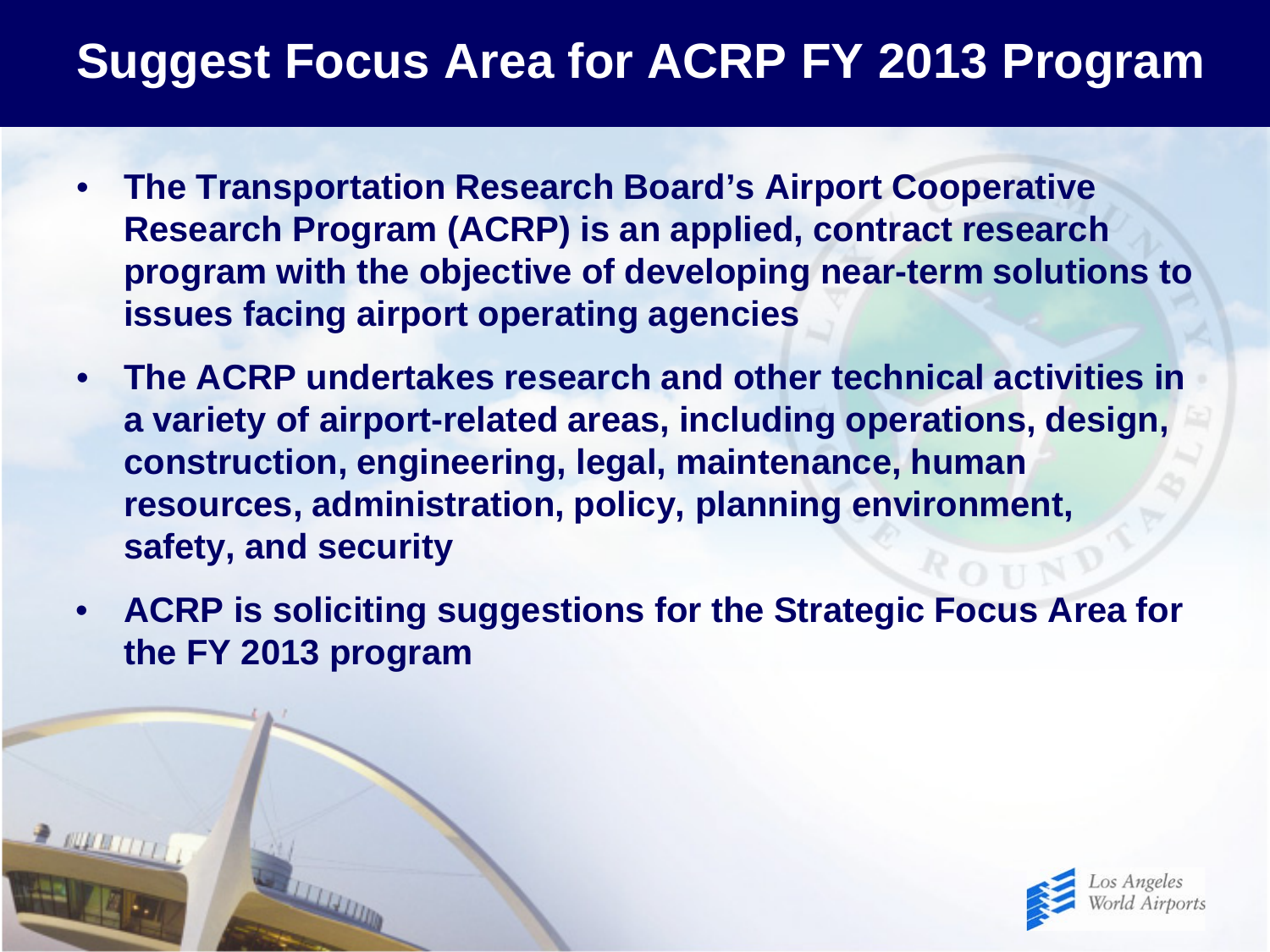- **A strategic focus area is designed to draw specific attention to a airport-functional area that either has not been adequately addressed in ACRP research or is currently or will soon be facing significant challenges**
- **The following focus areas were addressed in prior years:**
	- **2008 – Terminal Design**
	- **2009 – Information Technology**
	- **2010 – Future Finance and Business Strategies**
	- **2011 – Maintenance and Operations**
	- **2012 – Information Technology**

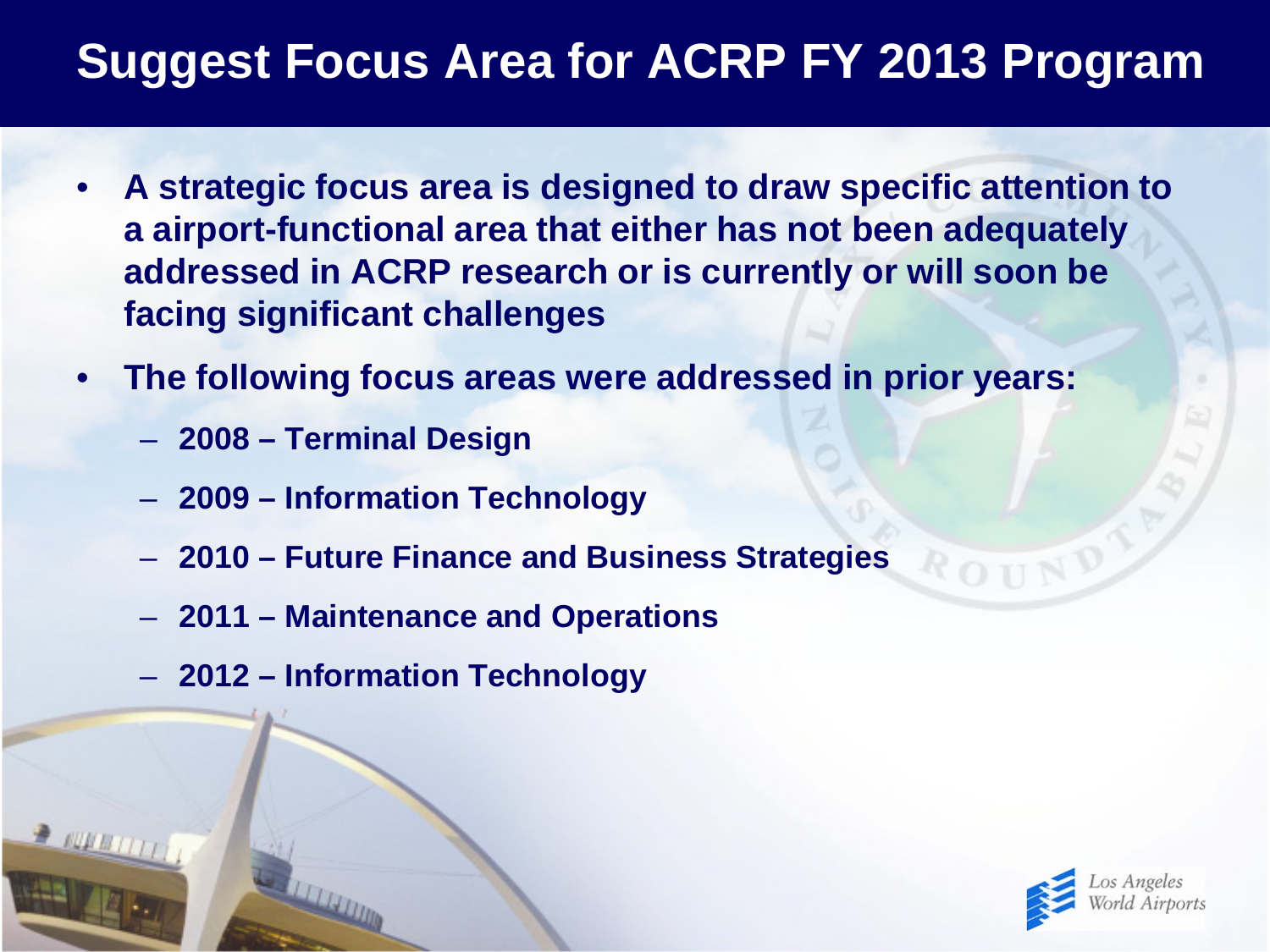- **If the LAX Roundtable suggests a strategic focus area to the ACRP for the FY 2013 Program, LAWA staff would prepare a letter to ACRP for Chairman Schneider's signature**
- **The letter must be submitted via e-mail by January 17, 2012**
- **ACRP will select the FY 2013 strategic focus area on January 20, 2012**
- **LAWA staff and Roundtable Facilitator will monitor ACRP's website for the selected FY 2013 focus area and problem statements regarding aircraft noise**
- **LAWA staff will return to the LAX Roundtable to seek endorsement of appropriate (if any) problem statements related to aircraft noise**